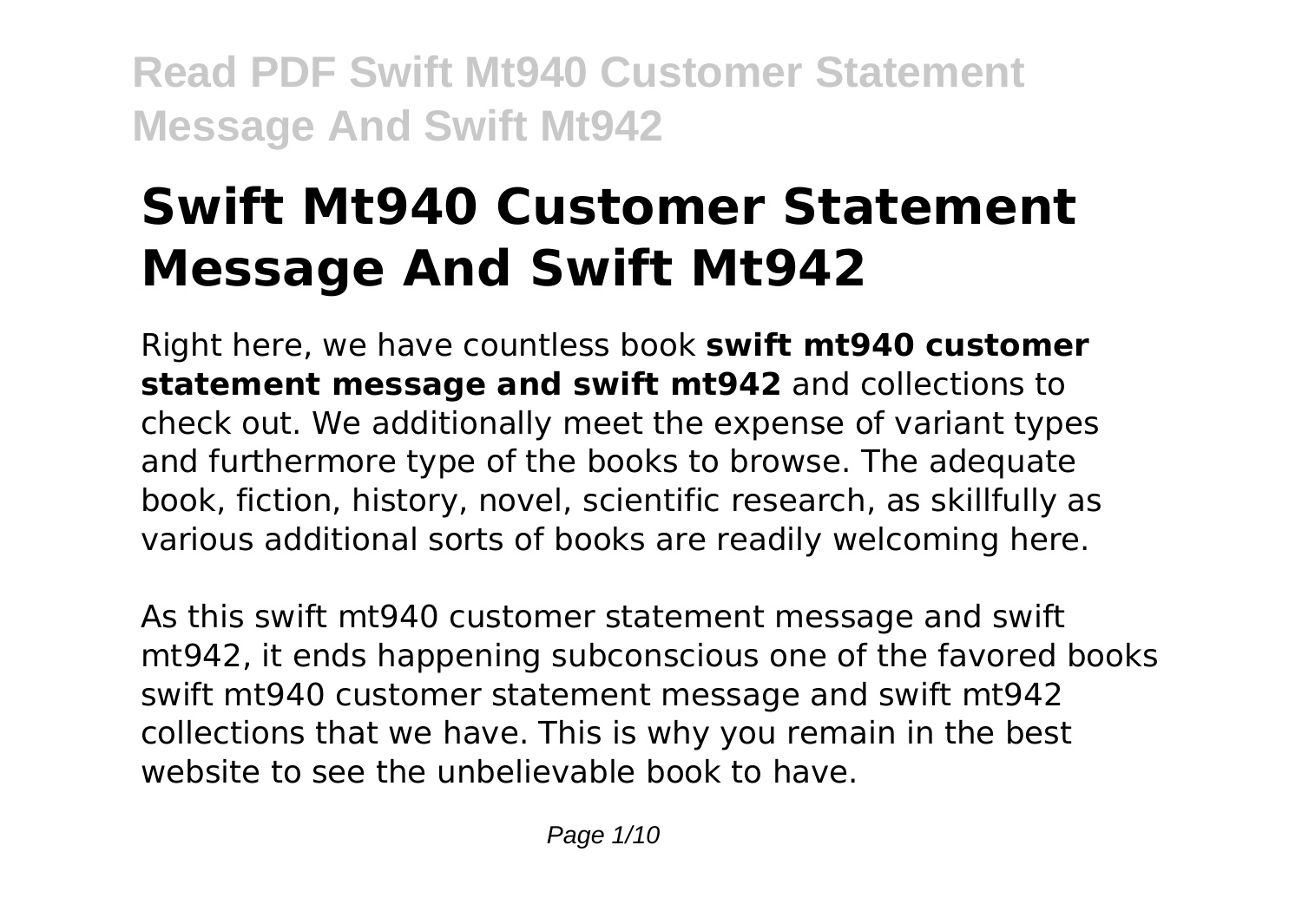Large photos of the Kindle books covers makes it especially easy to quickly scroll through and stop to read the descriptions of books that you're interested in.

#### **Swift Mt940 Customer Statement Message**

The SWIFT MT940 is called Customer Statement Message. It is basically an account statement and therefore provide detailed information about all entries booked to an account. It can be sent: either directly to the account owner – In the SWIFT world account owners are banks or corporations.

**SWIFT MT940 Customer Statement - Detailed analysis ...** ING Format Description MT.940 Customer Statement Message (link) Structured MT940 (version 4) The MT940 End of Day statement is a standard SWIFT (Society for Worldwide Interbank Financial Telecummunication) message for electronic banking statements. Many software packages are able to process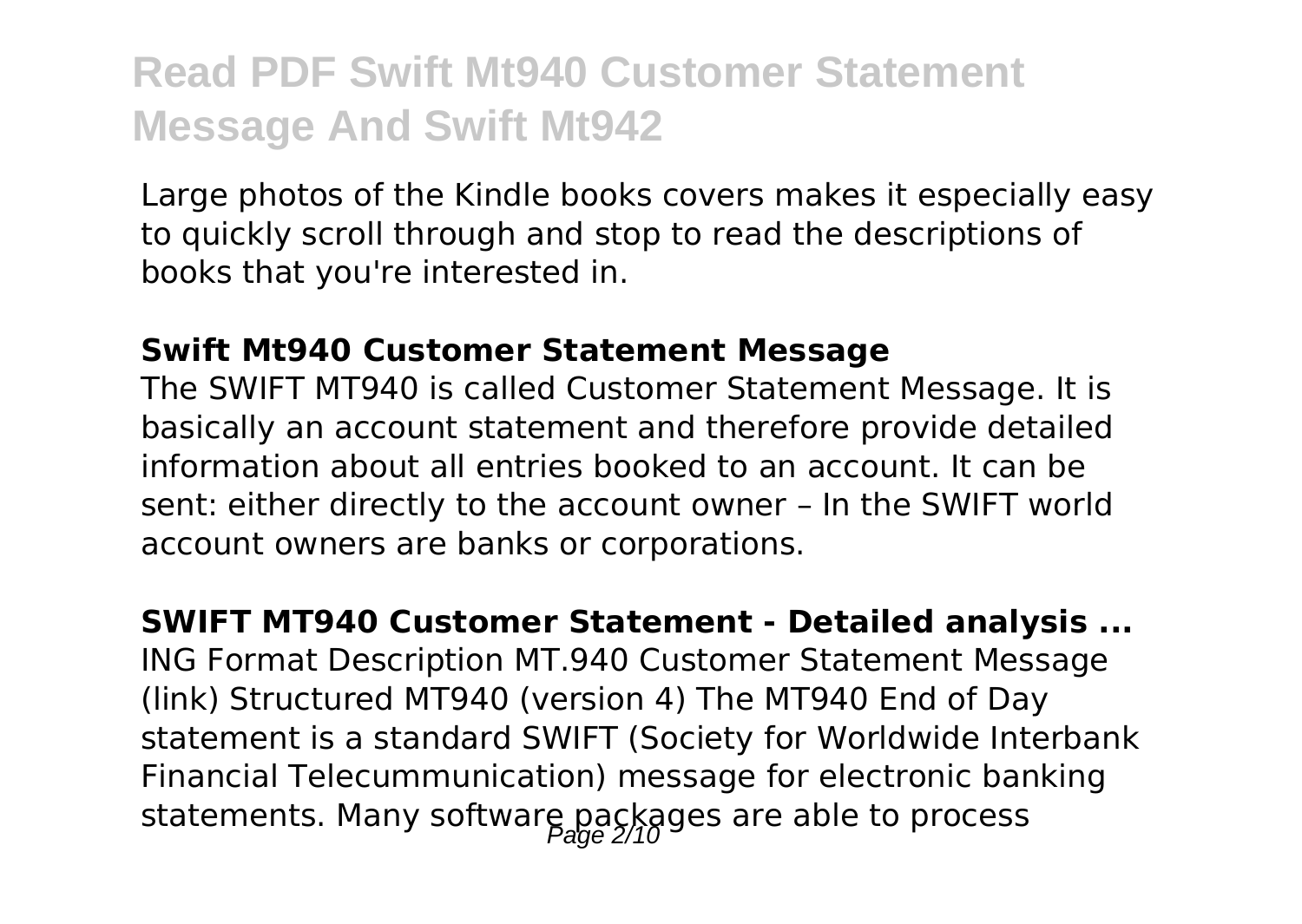information stated in this international standard format.

### **ING Format Description MT.940 Customer Statement Message**

SWIFT MT940 transaction codes If the BankRec MT940 message is to be delivered over SWIFT FIN, or if the customer prefers, transmission specific restrictions necessitate the use of official SWIFT transaction codes.

### **MT940 statement format - QuickStream**

SWIFT ISO15022 Standard Detail view for message MT940 - Customer Statement Message Purpose of the message MT940 Provides balance and transaction details of an account to a financial institution on behalf of the account owner

### **Detail view for message MT940 - Customer Statement Message** Page 3/10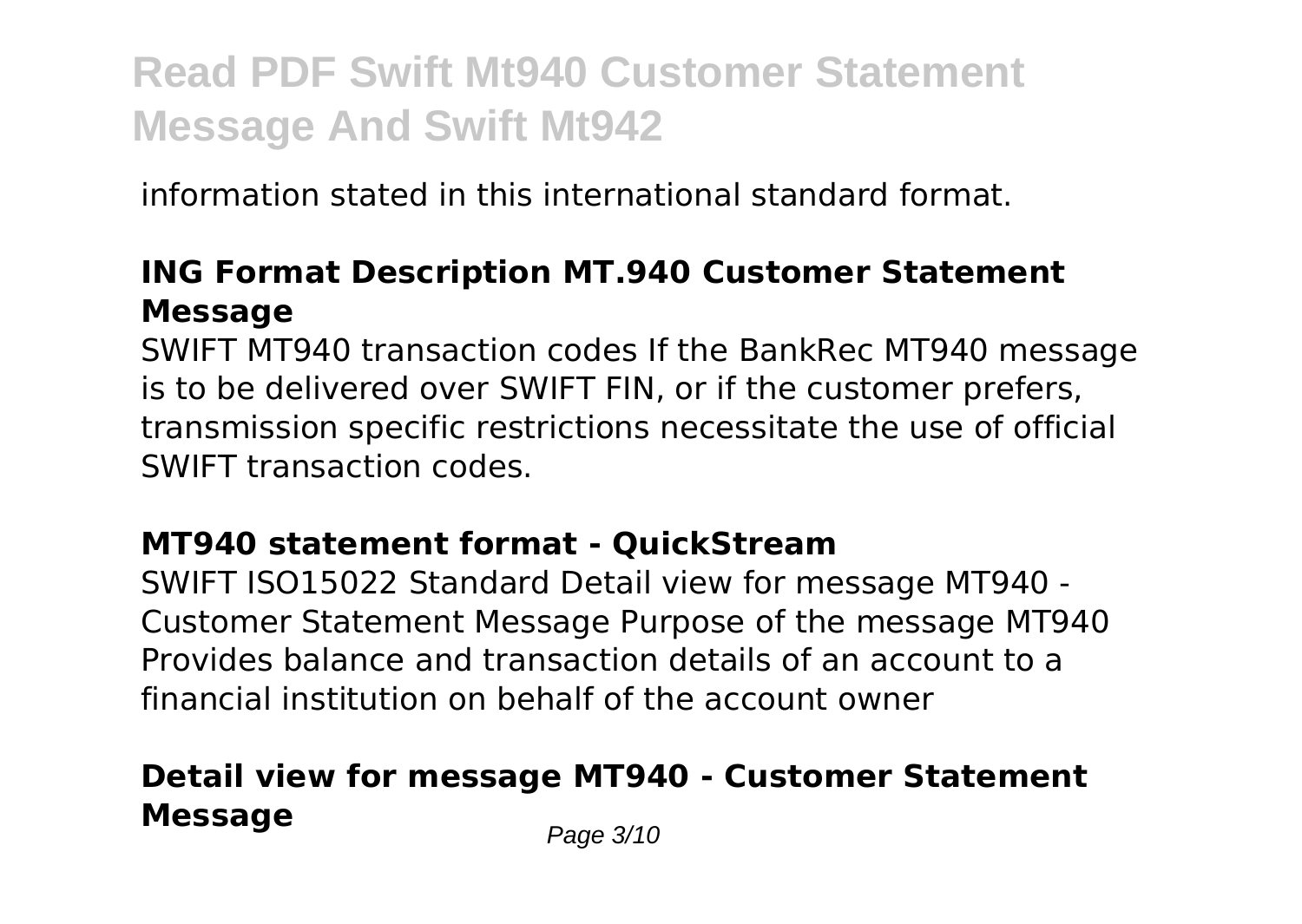What is an MT940? An MT940 is a standard structured SWIFT Customer Statement message. In short, it is an electronic bank account statement which has been developed by SWIFT. It is a end of day statement file which details all entries booked to an account. MT940 Format Details: The MT940 file format consists of the following sections and tags:

#### **MT940 Format Overview - SEPA for Corporates**

MT 940 Customer Statement Message . Page . 1. of . 8. Change log . Version Date Change 1.0 2013-10-07 Change log added 2.0 2015-01-30 Field 86 is updated with new labels for Danish account transfer entries 2.1 2015-09-18 Field 86 is updated with new labels for MobilePay entries

#### **MT 940 Customer Statement Message**

SWIFT Message MT940 Customer Statement Message With MT940 end-of-day account statement, you have precise and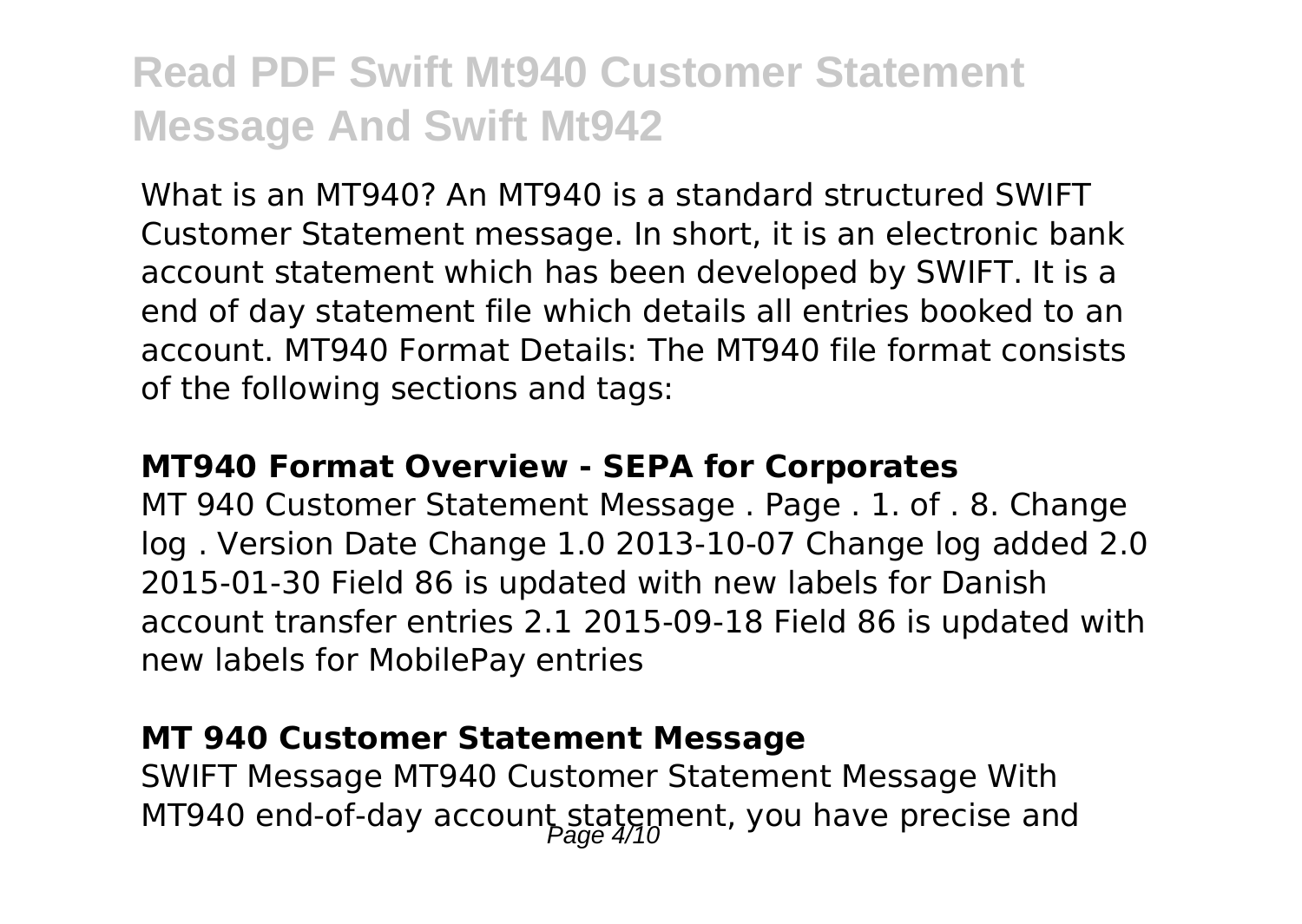structured information daily on all entries booked on the account for the previous business day. The account statements can be delivered for accounts in domestic currency as well as for accounts in foreign currencies.

#### **MT940/942 | Global Transaction Banking - UniCredit**

MT940 is a SWIFT message from foreign banks. A FINSTA document may contain several MT 940/MT950 messages. Thus the FINSTA document is information for an account holder on movements in one or more accounts within a given period.

### **MT940 Customer Statement Message (in EDIFACT D.96A FINSTA ...**

The official name of this reporting format is "MT 940 Customer Statement Message". An international format which is used as the digital equivalent of the official paper account statements. On the statement the opening and closing balance are stated on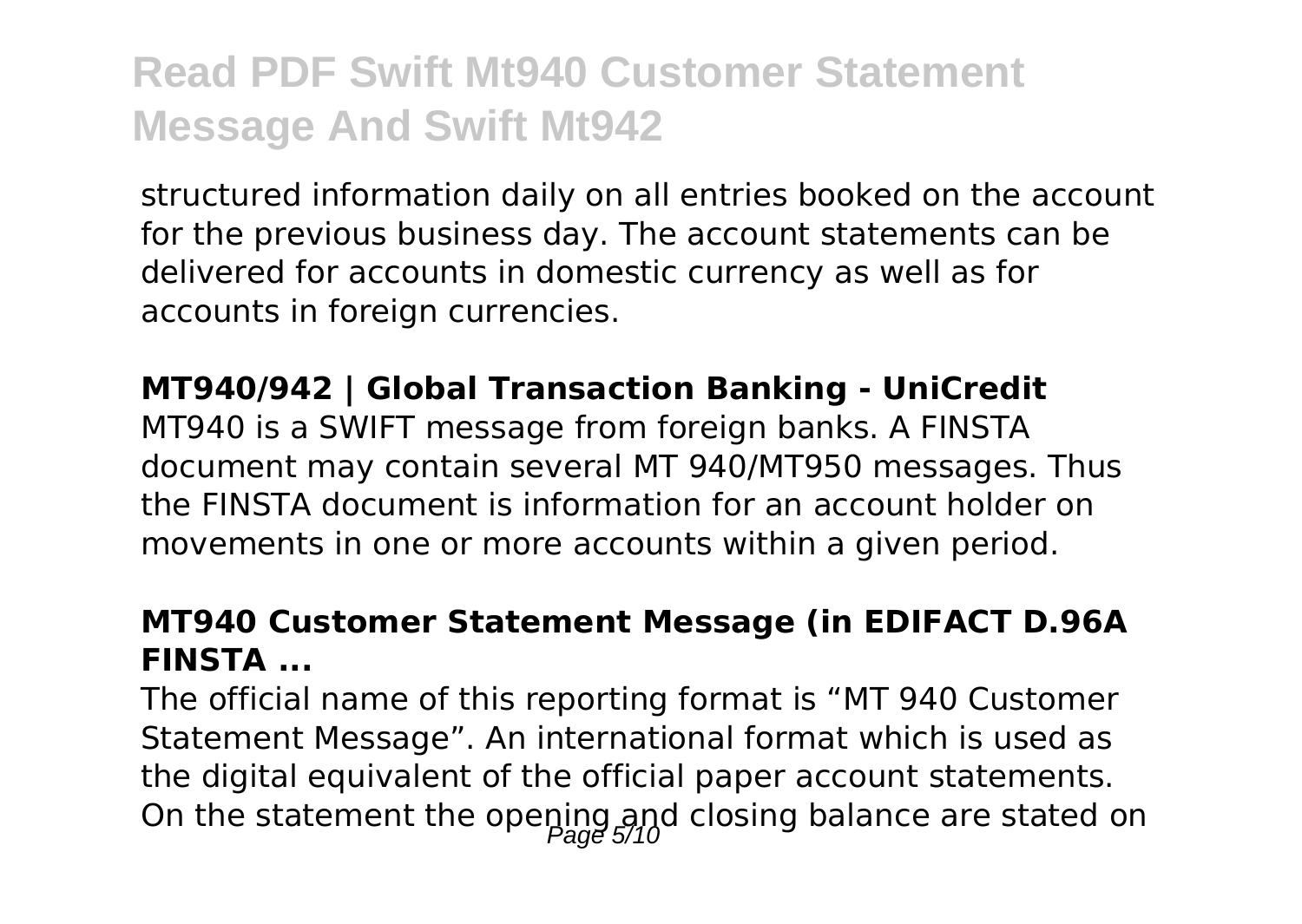the book date, as well as specific information for all entries the account.

### **Format Description SWIFT MT940 Structured**

An MT940/942 Customer Statement Message is a standard message containing electronic account information relating to the Society for Worldwide Interbank Financial Telecommunication (SWIFT). In the following sections

### **Deutsche Bank MT940/942 format specifi cations**

May 2007 Extended Account statement SWIFT MT940E and MT940X-format 1.3 General delivery information The MT940 account statement can be sent either as a file transfer via Handelsbanken Global Gateway or via SWIFT. 1.4 Technical requirements when the MT940 message is sent as a file transfer Start and ending of each account in the file: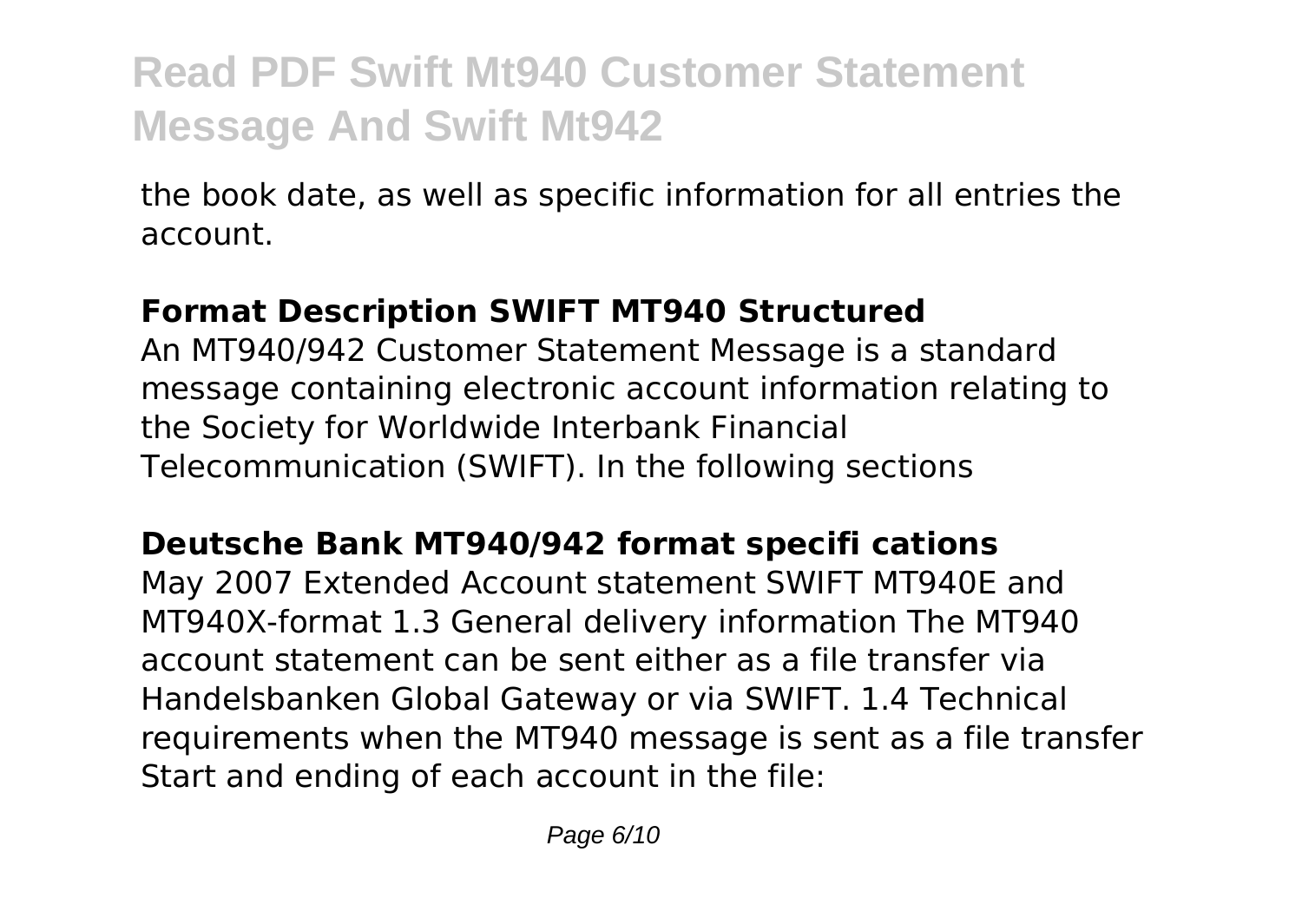### **SWIFT MT940 format - Handelsbanken**

The SWIFT MT950 is an account statement sent by a Bank to its customer.We are all familiar with account statements, so it is easy to understand the content of a SWIFT MT950 Statement message. An account statement contains an opening balance, the debit and credit entries booked to the account and a closing balance.

### **SWIFT MT950 Statement Message - Detailed analysis | Paiementor**

Camt.053.001.02 (Bank To Customer Account Statement): The Bank-to- Customer statement message is created by the bank to report balance data, debits and credits booked on the account. Debit or Credit transactions are specified in the statement. In the SWIFT MT world, it is equivalent to MT940 Customer Statement Message and MT950 Statement Message.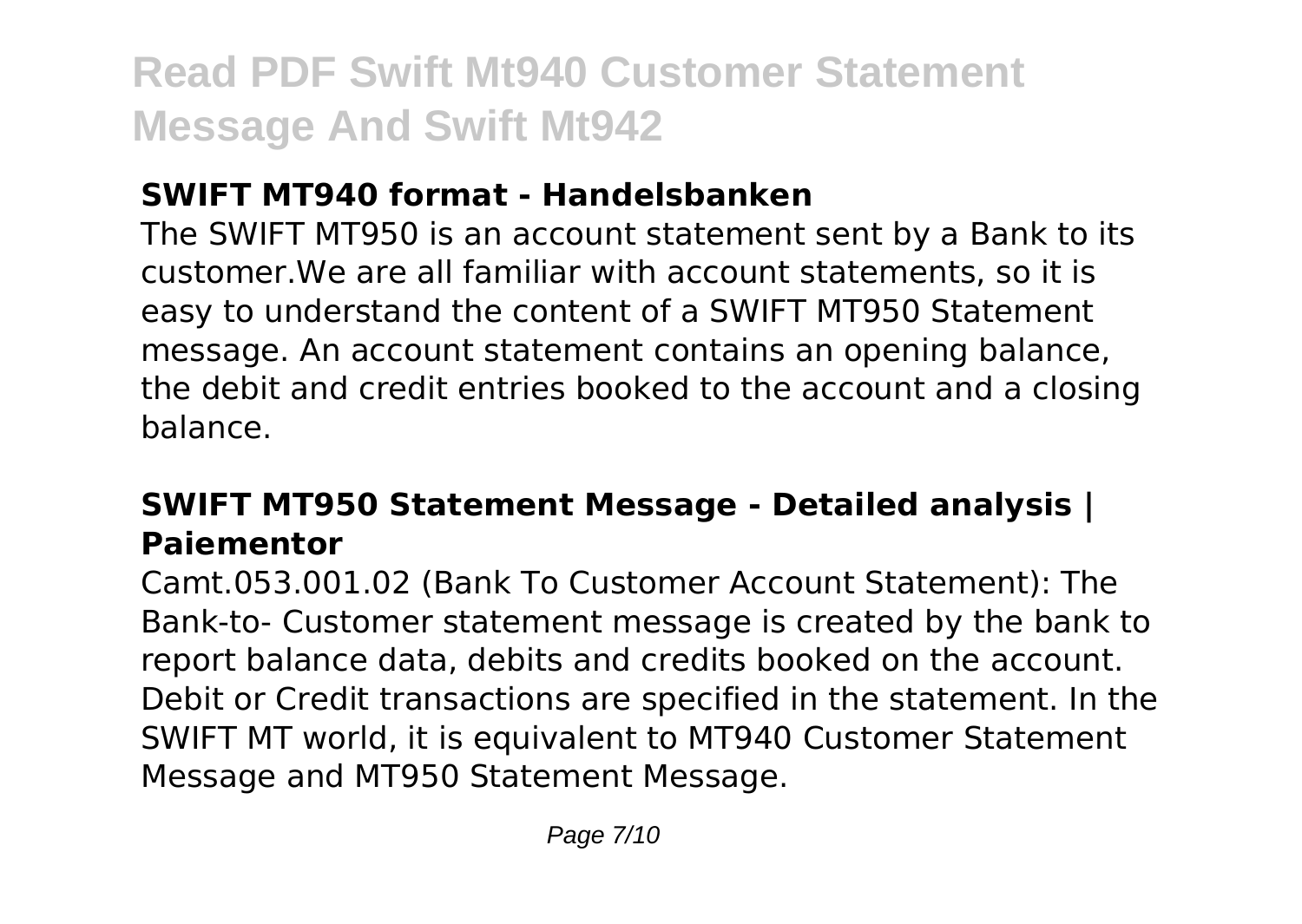### **Camt messages for customer reporting in the Customer to ...**

.mt940 - SWIFT MT940 Customer Statement Message MT940file is a SWIFT MT940Customer Statement Message. SWIFT MT940is a common bank statement file across Europe.

### **MT940 file - The easiest way to open .mt940 files in 2020 ...**

SWIFT MT940 customer statement message in MT940 format SWIFT MT942 interim transaction report in MT942 format ROI (MT100) format File structure: File structure: <Header> <Instruction 1> <Instruction 2> … <Instruction n>

**MT100/940/942 electronic banking format specifications** MT 940 Customer Statement Message (in SAP format). 11 Marts 1999 MT940 is SWIFT message concerning movements on one or more accounts from foreign or Danish banks in a given period.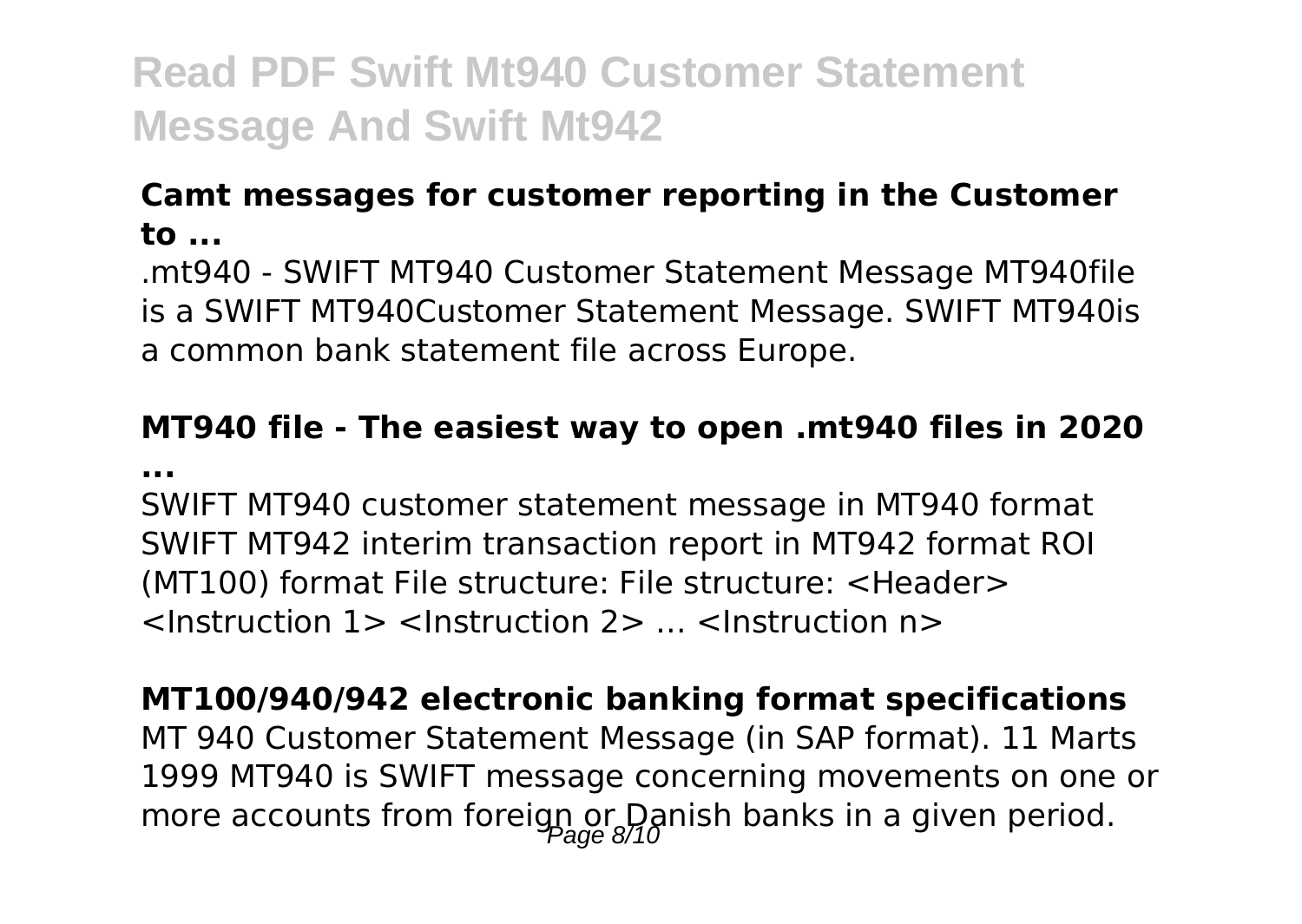The document can contain multiple MT940 and MT950 messages.

#### **MT 940 Customer Statement Message (in SAP format).**

List of all SWIFT Messages Types. This page contains the list of all SWIFT messages types for all the categories including the category 0.. Use the search feature above the table to find specific information. You can input "MT 0" (type in the quotation marks too) if you are looking for all MT 0xx messages.

#### **List of all SWIFT Messages Types | Paiementor**

The formal name for this report format is "MT940 Customer Statement Message" an international format used as digital equivalent of the official paper account statement. Rabobank sends MT940-statements "on movement" which means that on the day following a business day where transactions occurred, a message will be sent.  $P_{\text{face } 9/10}$